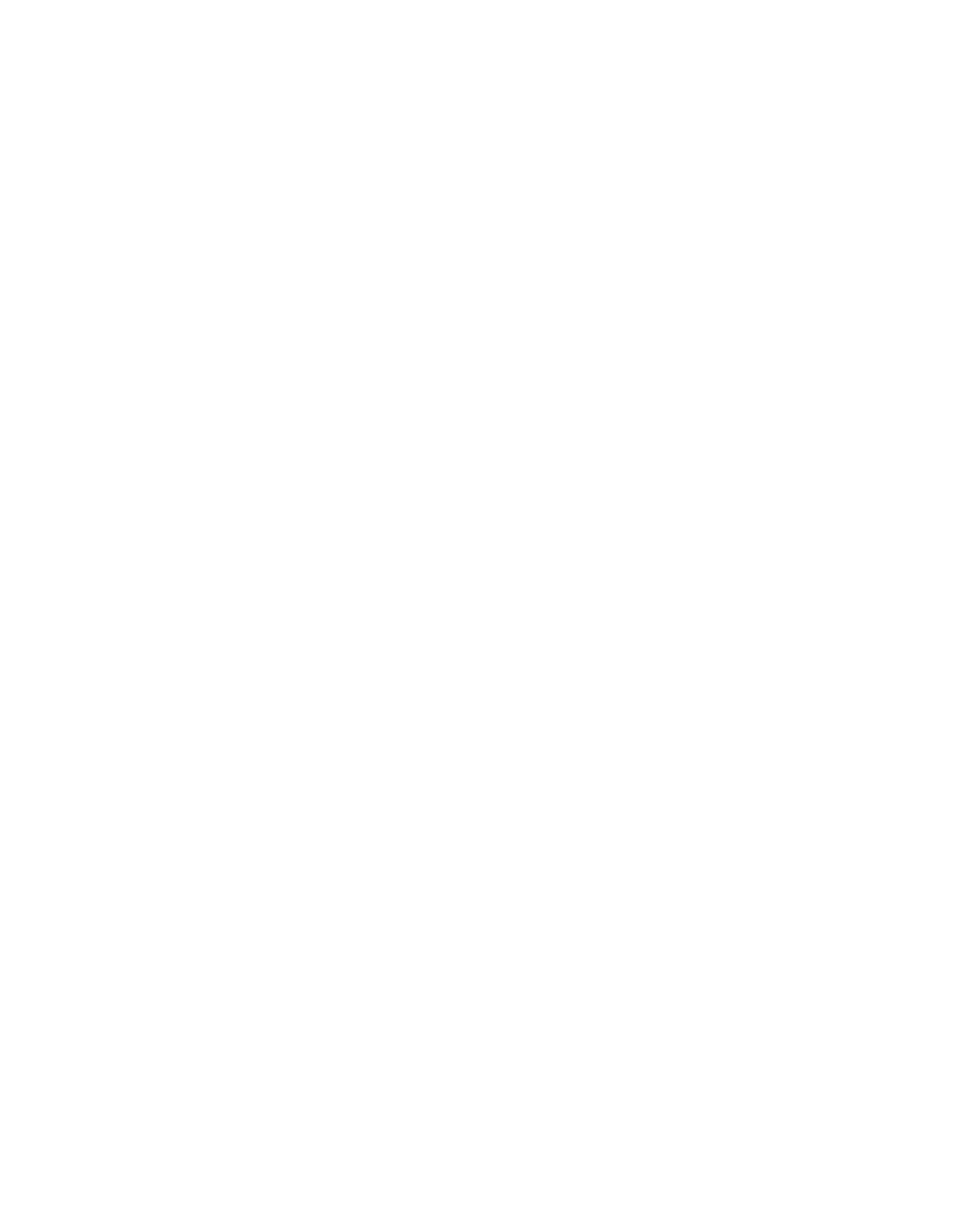## **Attachment: Teach-out Plan**

St. Philip' College,

Early Childhood and Family Studies Associate of Applied Science Degree Specialization in Accreditation Leadership

This document contains the teach-out plan for the St. Philip's College Early Childhood and Family Studies Associate of Applied Science Degree Specialization in Accreditation Leadership degree plan.

A teach-out plan for will be offered until Fall 2020.

The degree was identified as low performance in terms of the number of enrolled students and graduates. There are four students in the programs who are declared majors. The Program Director, Advisors, and the Chairperson will inform currently enrolled students about the status of the program by email, phone, and a memorandum will be emailed to each student. Students records have been reviewed and these students will be able to complete the degree. The College will provide sufficiency of resources while currently enrolled students complete their studies. Resource support provided by the College includes financial, personnel, equipment, facilities, and organizational support. Students currently enrolled will receive the full complement of St. Philip's College resources. We are committed to their successful completion.

Faculty was informed about the closure of the program during the program and Advisory Board meetings. Faculty teaching in the degree are not affected by the deactivation, because they will continue to work in the Early Childhood and Family Studies Certificate and Associate of Applied Science A.A.S. degree without specialization.

This Teach-out Plan will be successful with the ongoing continued assessment of the students, program evaluation, faculty commitment, and administrative support.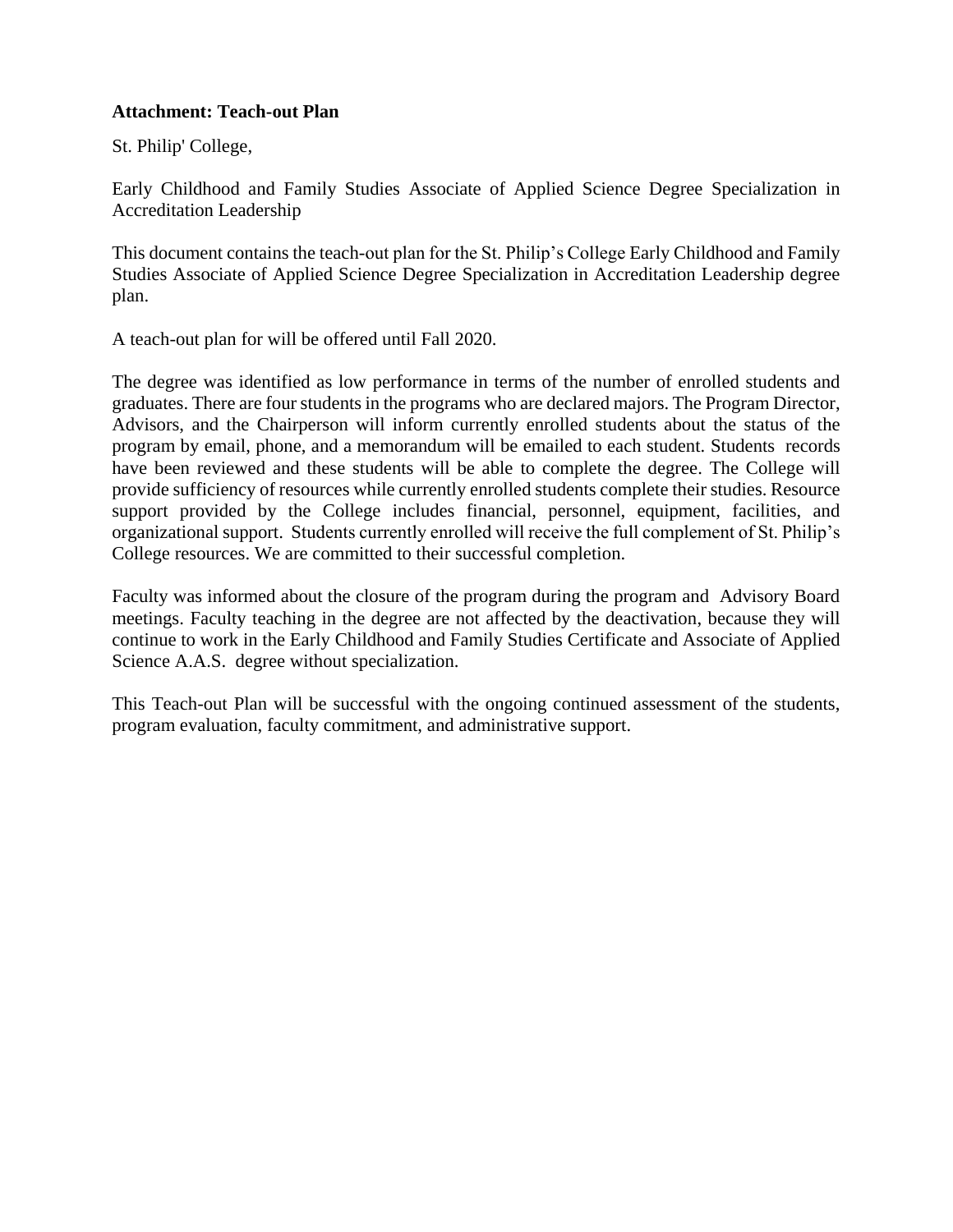# **Degree plan**

Total Program Credit Hours: 60

Early Childhood and Family Studies, A.A.S. - Specialization in Accreditation Leadership

This program is designed to prepare students for a specialized career in the field of early care and education. A career that focuses on leadership development and knowledge of the basic principles of accreditation when working with children, families and communities. The AAS degree may transfer credits to other BAAS, BA or BS degrees. Students will be required to complete and clear a background check and drug screening in addition to a PPD (tuberculosis skin test) for internship experience. Students enrolled in internship experience must complete no less than 22 hours per week at an early childhood/community setting (paid or volunteer) approved by the program.

## **First Year**

Semester I -15 Hours

\* TECA 1303 - [Families, School, and Community](http://myspccatalog.alamo.edu/preview_program.php?catoid=123&poid=11648&returnto=6926)

\* TECA 1311 - [Educating Young Children](http://myspccatalog.alamo.edu/preview_program.php?catoid=123&poid=11648&returnto=6926)

[BMGT 1301 -](http://myspccatalog.alamo.edu/preview_program.php?catoid=123&poid=11648&returnto=6926) Supervision

ENGL 1301 - [Composition I](http://myspccatalog.alamo.edu/preview_program.php?catoid=123&poid=11648&returnto=6926)

Select one course from the [Social and Behavioral Sciences \(80\) Core](http://myspccatalog.alamo.edu/preview_program.php?catoid=123&poid=11055)

Semester II -15 Hours

\*\* CDEC 1392 - [Special Topics in Child Development](http://myspccatalog.alamo.edu/preview_program.php?catoid=123&poid=11648&returnto=6926)

\* TECA 1318 - [Wellness of the Young Child](http://myspccatalog.alamo.edu/preview_program.php?catoid=123&poid=11648&returnto=6926)

CDEC 1323 - [Observation and Assessment](http://myspccatalog.alamo.edu/preview_program.php?catoid=123&poid=11648&returnto=6926)

ENGL 1302 - [Composition II](http://myspccatalog.alamo.edu/preview_program.php?catoid=123&poid=11648&returnto=6926)

SPCH 1311 - [Introduction to Speech Communication](http://myspccatalog.alamo.edu/preview_program.php?catoid=123&poid=11648&returnto=6926)

#### **Second Year**

Semester III - 15 Hours \* TECA 1354 - [Child Growth and Development](http://myspccatalog.alamo.edu/preview_program.php?catoid=123&poid=11648&returnto=6926) \*\* CDEC 1396 - [Special Topics in Child Care and Support Services Management](http://myspccatalog.alamo.edu/preview_program.php?catoid=123&poid=11648&returnto=6926) BMGT 2303 - [Problem-Solving and Decision-Making](http://myspccatalog.alamo.edu/preview_program.php?catoid=123&poid=11648&returnto=6926) MATH 1332 - [Contemporary Math I \(Math for Liberal Arts Majors I\)](http://myspccatalog.alamo.edu/preview_program.php?catoid=123&poid=11648&returnto=6926) OR MATH 1314 - [College Algebra](http://myspccatalog.alamo.edu/preview_program.php?catoid=123&poid=11648&returnto=6926) COSC 1301 - [Introduction to Computing](http://myspccatalog.alamo.edu/preview_program.php?catoid=123&poid=11648&returnto=6926) Semester IV - 15 Hours

CDEC 2304 - [Child Abuse and Neglect](http://myspccatalog.alamo.edu/preview_program.php?catoid=123&poid=11648&returnto=6926)

CDEC 2315 - [Diverse Cultural/Multilingual Education](http://myspccatalog.alamo.edu/preview_program.php?catoid=123&poid=11648&returnto=6926)

CDEC 2689 - Internship - [Child Care Provider/Assistant](http://myspccatalog.alamo.edu/preview_program.php?catoid=123&poid=11648&returnto=6926)

Select one course from Language, Philosophy & Culture  $(40)$  Core or [Creative Arts \(50\) Core](http://myspccatalog.alamo.edu/preview_program.php?catoid=123&poid=11056).